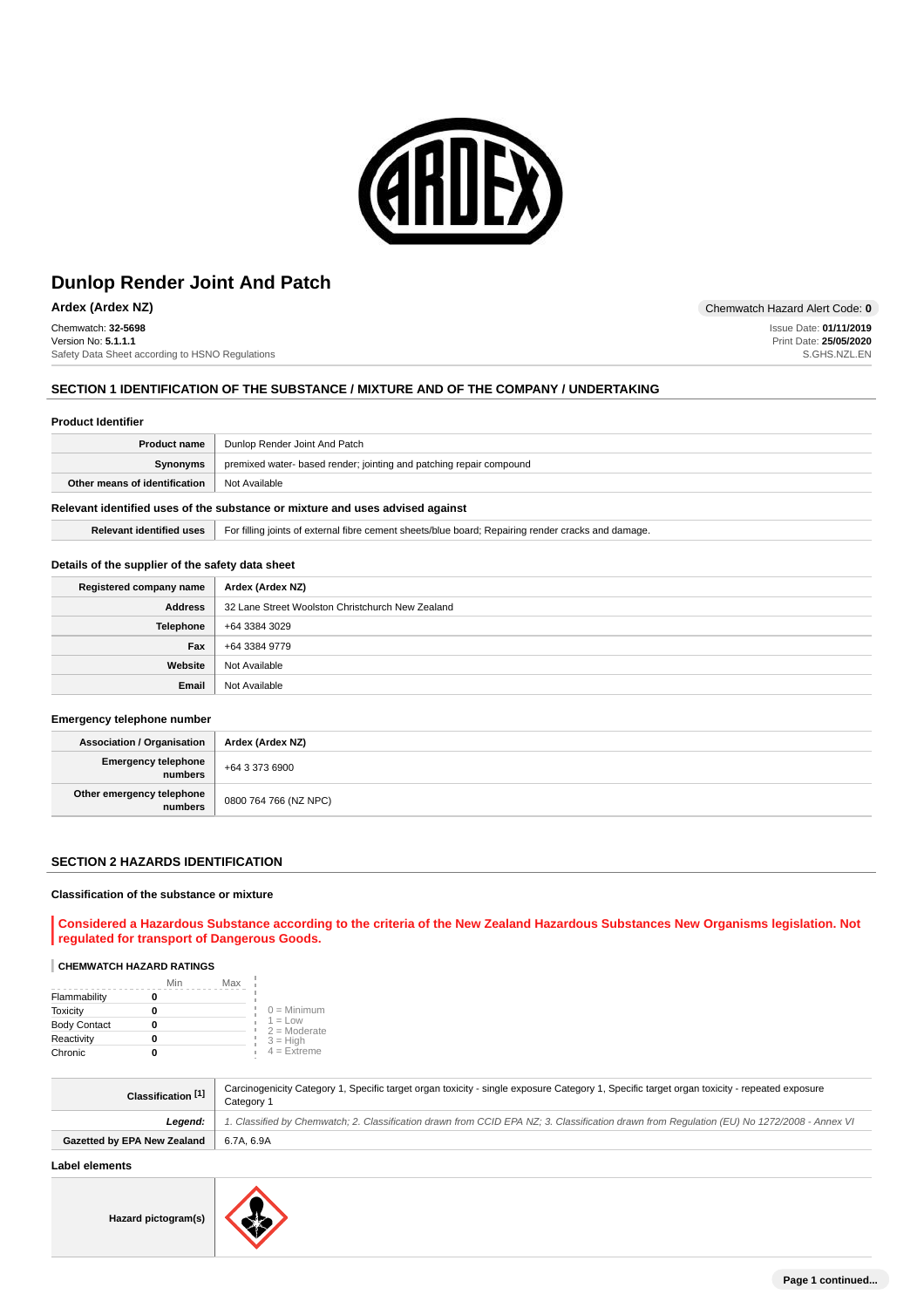| <b>SIGNAL WORD</b>                           | <b>DANGER</b>                                                              |  |
|----------------------------------------------|----------------------------------------------------------------------------|--|
| Hazard statement(s)                          |                                                                            |  |
| H350                                         | May cause cancer.                                                          |  |
| H370                                         | Causes damage to organs.                                                   |  |
| H372                                         | Causes damage to organs through prolonged or repeated exposure.            |  |
| <b>Precautionary statement(s) Prevention</b> |                                                                            |  |
| P201                                         | Obtain special instructions before use.                                    |  |
| P260                                         | Do not breathe mist/vapours/spray.                                         |  |
| P280                                         | Wear protective gloves/protective clothing/eye protection/face protection. |  |

### **Precautionary statement(s) Response**

| P308+P311 | IF exposed or concerned: Call a POISON CENTER/doctor/physician/first aider. |
|-----------|-----------------------------------------------------------------------------|
| P321      | Specific treatment (see advice on this label).                              |
| P314      | Get medical advice/attention if you feel unwell.                            |

### **Precautionary statement(s) Storage**

**P405** Store locked up.

**P270** Do not eat, drink or smoke when using this product.

#### **Precautionary statement(s) Disposal**

**P501** Dispose of contents/container to authorised hazardous or special waste collection point in accordance with any local regulation.

# **SECTION 3 COMPOSITION / INFORMATION ON INGREDIENTS**

### **Substances**

See section below for composition of Mixtures

### **Mixtures**

| <b>CAS No</b> | %[weight] | Name                          |
|---------------|-----------|-------------------------------|
| 14808-60-7.   | 50-70     | graded sand                   |
| Not Available | 20-50     | acrylic co-polymer dispersion |
| Not Available | $5 - 20$  | inorganic fillers             |
| Not Available | $1 - 5$   | non hazardous ingredients     |

# **SECTION 4 FIRST AID MEASURES**

### **Description of first aid measures**

| <b>Eve Contact</b>  | If this product comes in contact with eyes:<br>▶ Wash out immediately with water.<br>If irritation continues, seek medical attention.<br>Removal of contact lenses after an eye injury should only be undertaken by skilled personnel. |
|---------------------|----------------------------------------------------------------------------------------------------------------------------------------------------------------------------------------------------------------------------------------|
| <b>Skin Contact</b> | If skin or hair contact occurs:<br>Flush skin and hair with running water (and soap if available).<br>▶ Seek medical attention in event of irritation.                                                                                 |
| Inhalation          | If fumes, aerosols or combustion products are inhaled remove from contaminated area.<br>Other measures are usually unnecessary.                                                                                                        |
| Ingestion           | Immediately give a glass of water.<br>First aid is not generally required. If in doubt, contact a Poisons Information Centre or a doctor.                                                                                              |

# **Indication of any immediate medical attention and special treatment needed**

Treat symptomatically.

# **SECTION 5 FIREFIGHTING MEASURES**

# **Extinguishing media**

**F** There is no restriction on the type of extinguisher which may be used.

Use extinguishing media suitable for surrounding area.

### **Special hazards arising from the substrate or mixture**

| <b>Fire Incompatibility</b> | None known.                                                                                                                                                                                                                                                              |  |
|-----------------------------|--------------------------------------------------------------------------------------------------------------------------------------------------------------------------------------------------------------------------------------------------------------------------|--|
| Advice for firefighters     |                                                                                                                                                                                                                                                                          |  |
| <b>Fire Fighting</b>        | ► Use water delivered as a fine spray to control fire and cool adjacent area.<br>Do not approach containers suspected to be hot.<br>• Cool fire exposed containers with water spray from a protected location.<br>If safe to do so, remove containers from path of fire. |  |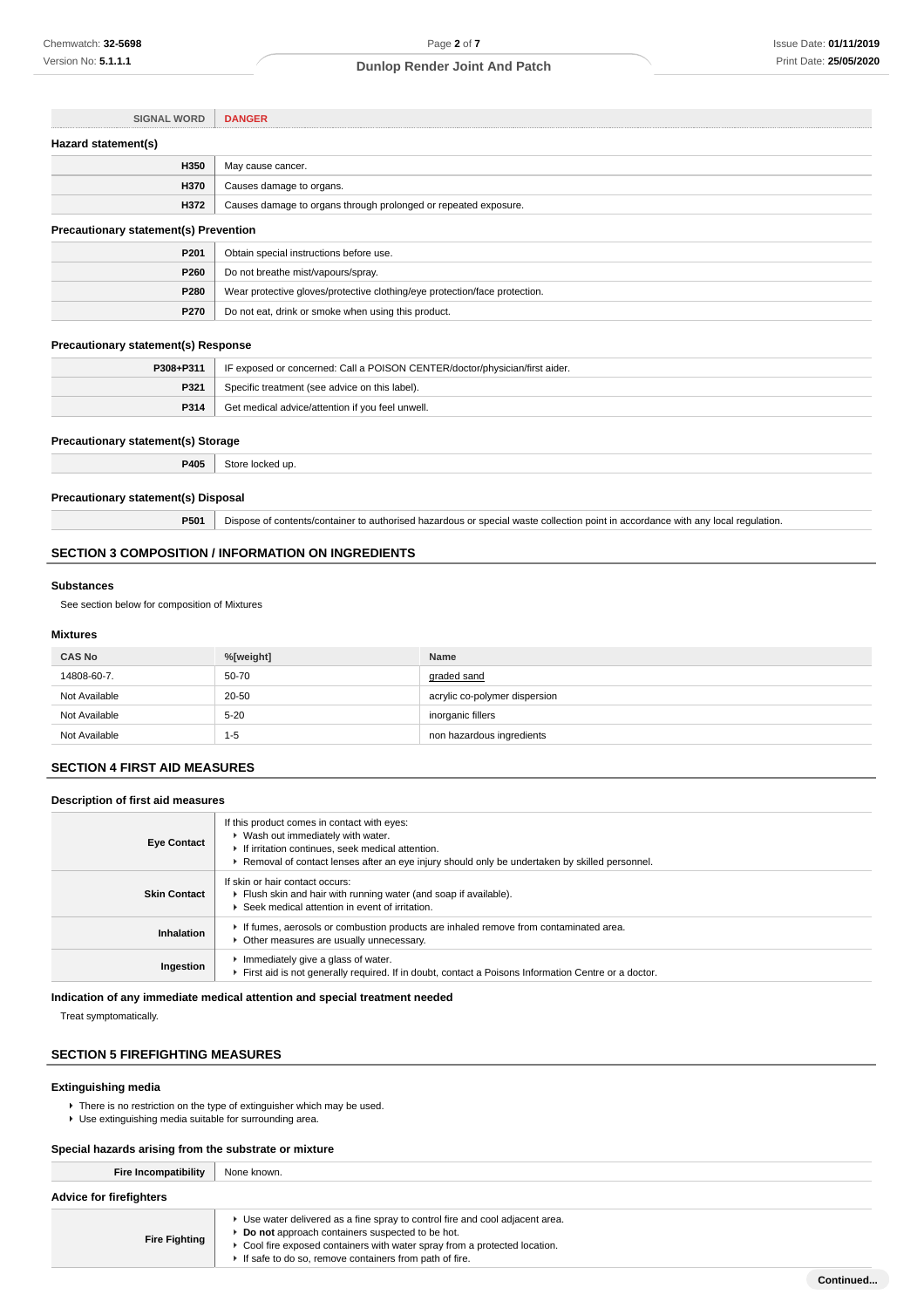**Fire/Explosion Hazard Non combustible.** 

► Not considered a significant fire risk, however containers may burn.

# **SECTION 6 ACCIDENTAL RELEASE MEASURES**

# **Personal precautions, protective equipment and emergency procedures**

See section 8

### **Environmental precautions**

See section 12

# **Methods and material for containment and cleaning up**

| <b>Minor Spills</b> | • Clean up all spills immediately.<br>Avoid contact with skin and eyes.<br>Wear impervious gloves and safety goggles.<br>Trowel up/scrape up.                                                                                                                   |
|---------------------|-----------------------------------------------------------------------------------------------------------------------------------------------------------------------------------------------------------------------------------------------------------------|
| <b>Major Spills</b> | Clear area of personnel and move upwind.<br>Alert Fire Brigade and tell them location and nature of hazard.<br>► Control personal contact with the substance, by using protective equipment.<br>Prevent spillage from entering drains, sewers or water courses. |

Personal Protective Equipment advice is contained in Section 8 of the SDS.

# **SECTION 7 HANDLING AND STORAGE**

| Precautions for safe handling                                |                                                                                                                                                                                        |  |
|--------------------------------------------------------------|----------------------------------------------------------------------------------------------------------------------------------------------------------------------------------------|--|
| Safe handling                                                | Limit all unnecessary personal contact.<br>▶ Wear protective clothing when risk of exposure occurs.<br>▶ Use in a well-ventilated area.<br>Avoid contact with incompatible materials.  |  |
| <b>Other information</b>                                     | Store in original containers.<br>▶ Keep containers securely sealed.<br>Store in a cool, dry, well-ventilated area.<br>Store away from incompatible materials and foodstuff containers. |  |
| Conditions for safe storage, including any incompatibilities |                                                                                                                                                                                        |  |
|                                                              | Polyethylene or polypropylene container                                                                                                                                                |  |

| Suitable container      | • Polyethylene or polypropylene container.<br>▶ Packing as recommended by manufacturer.<br>▶ Check all containers are clearly labelled and free from leaks. |
|-------------------------|-------------------------------------------------------------------------------------------------------------------------------------------------------------|
| Storage incompatibility | Avoid contamination of water, foodstuffs, feed or seed.<br>None known                                                                                       |

# **SECTION 8 EXPOSURE CONTROLS / PERSONAL PROTECTION**

# **Control parameters**

### **OCCUPATIONAL EXPOSURE LIMITS (OEL)**

### **INGREDIENT DATA**

| Source                                            | Ingredient  | <b>Material name</b>   | <b>TWA</b>      | <b>STEL</b>   | Peak          | <b>Notes</b>  |
|---------------------------------------------------|-------------|------------------------|-----------------|---------------|---------------|---------------|
| New Zealand Workplace<br>Exposure Standards (WES) | graded sand | Quartz respirable dust | $0.05$ ma/m $3$ | Not Available | Not Available | Not Available |

**EMERGENCY LIMITS**

| Ingredient  | <b>Material name</b>                          | TEEL-1           |                     | TEEL-3    |
|-------------|-----------------------------------------------|------------------|---------------------|-----------|
| graded sand | Silica, crystalline-quartz; (Silicon dioxide) | $0.075$ mg/m $3$ | $33 \text{ mg/m}$   | 200 mg/m3 |
| Ingredient  | <b>Original IDLH</b>                          |                  | <b>Revised IDLH</b> |           |
| graded sand | 25 mg/m3 / 50 mg/m3                           |                  | Not Available       |           |

#### **Exposure controls**

| Appropriate engineering<br>controls | Engineering controls are used to remove a hazard or place a barrier between the worker and the hazard. Well-designed engineering controls can<br>be highly effective in protecting workers and will typically be independent of worker interactions to provide this high level of protection.<br>The basic types of engineering controls are:<br>Process controls which involve changing the way a job activity or process is done to reduce the risk.<br>Enclosure and/or isolation of emission source which keeps a selected hazard "physically" away from the worker and ventilation that strategically<br>"adds" and "removes" air in the work environment. |
|-------------------------------------|-----------------------------------------------------------------------------------------------------------------------------------------------------------------------------------------------------------------------------------------------------------------------------------------------------------------------------------------------------------------------------------------------------------------------------------------------------------------------------------------------------------------------------------------------------------------------------------------------------------------------------------------------------------------|
| Personal protection                 | <b>Fig. (Ge)</b>                                                                                                                                                                                                                                                                                                                                                                                                                                                                                                                                                                                                                                                |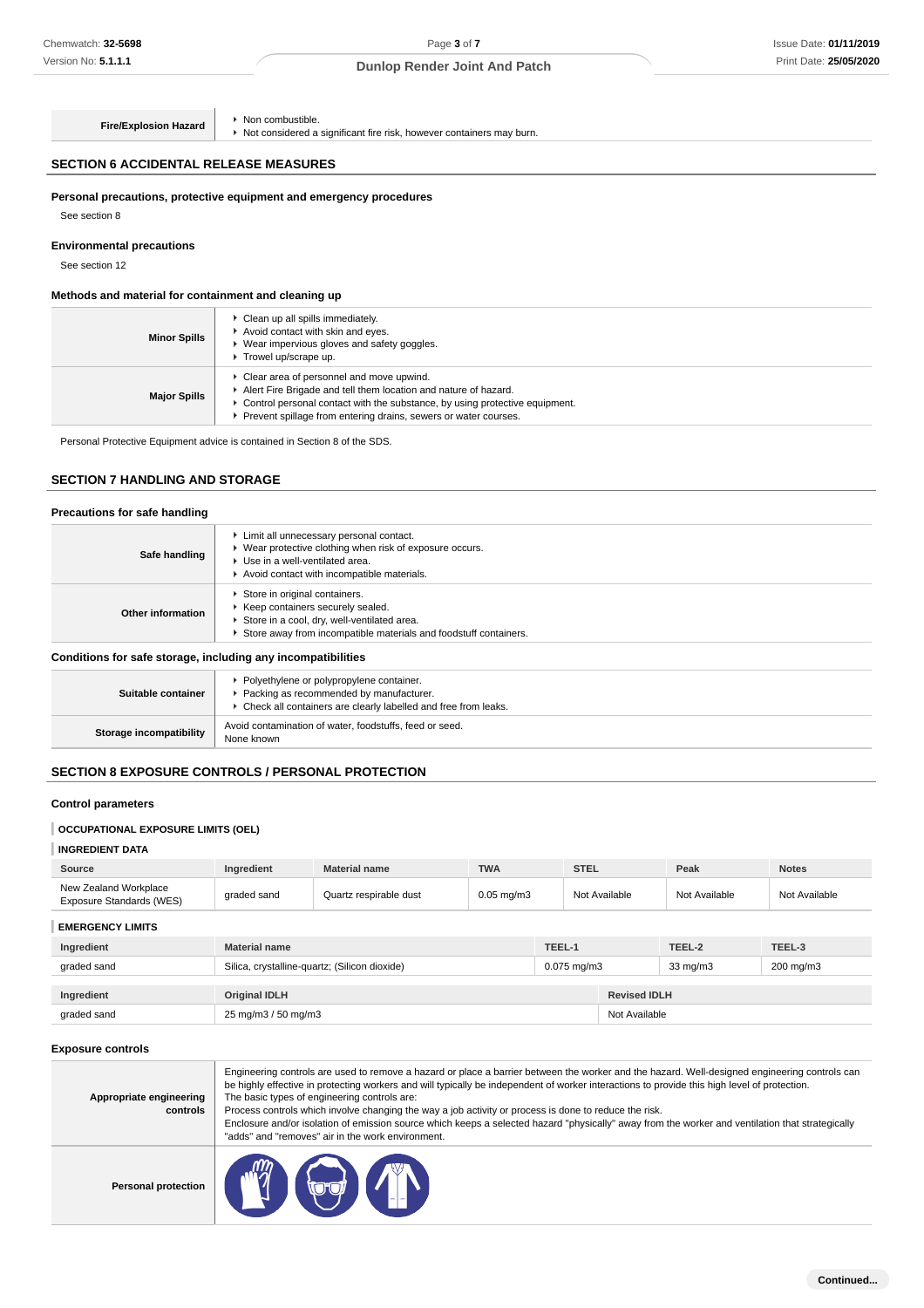| Eye and face protection | ▶ Safety glasses with side shields<br>Chemical goggles.<br>▶ Contact lenses may pose a special hazard; soft contact lenses may absorb and concentrate irritants. A written policy document, describing<br>the wearing of lenses or restrictions on use, should be created for each workplace or task. This should include a review of lens absorption<br>and adsorption for the class of chemicals in use and an account of injury experience. |
|-------------------------|------------------------------------------------------------------------------------------------------------------------------------------------------------------------------------------------------------------------------------------------------------------------------------------------------------------------------------------------------------------------------------------------------------------------------------------------|
| <b>Skin protection</b>  | See Hand protection below                                                                                                                                                                                                                                                                                                                                                                                                                      |
| Hands/feet protection   | Wear general protective gloves, eg. light weight rubber gloves.                                                                                                                                                                                                                                                                                                                                                                                |
| <b>Body protection</b>  | See Other protection below                                                                                                                                                                                                                                                                                                                                                                                                                     |
| Other protection        | No special equipment needed when handling small quantities.<br><b>OTHERWISE:</b><br>• Overalls.<br>▶ Barrier cream.<br>▶ Eyewash unit.                                                                                                                                                                                                                                                                                                         |

# **SECTION 9 PHYSICAL AND CHEMICAL PROPERTIES**

# **Information on basic physical and chemical properties**

| Appearance                                      | White to off white non-slump paste; does not mix with water. |                                                   |                |
|-------------------------------------------------|--------------------------------------------------------------|---------------------------------------------------|----------------|
|                                                 |                                                              |                                                   |                |
| <b>Physical state</b>                           | Non Slump Paste                                              | Relative density (Water = $1$ )                   | Not Available  |
| Odour                                           | Not Available                                                | <b>Partition coefficient n-octanol</b><br>/ water | Not Available  |
| <b>Odour threshold</b>                          | Not Available                                                | Auto-ignition temperature (°C)                    | Not Applicable |
| pH (as supplied)                                | Not Available                                                | Decomposition temperature                         | Not Available  |
| Melting point / freezing point<br>(°C)          | Not Available                                                | Viscosity (cSt)                                   | Not Available  |
| Initial boiling point and boiling<br>range (°C) | Not Available                                                | Molecular weight (g/mol)                          | Not Applicable |
| Flash point (°C)                                | Not Applicable                                               | <b>Taste</b>                                      | Not Available  |
| <b>Evaporation rate</b>                         | Not Available                                                | <b>Explosive properties</b>                       | Not Available  |
| Flammability                                    | Not Applicable                                               | <b>Oxidising properties</b>                       | Not Available  |
| Upper Explosive Limit (%)                       | Not Applicable                                               | Surface Tension (dyn/cm or<br>mN/m                | Not Available  |
| Lower Explosive Limit (%)                       | Not Applicable                                               | <b>Volatile Component (%vol)</b>                  | Not Available  |
| Vapour pressure (kPa)                           | Not Available                                                | Gas group                                         | Not Available  |
| Solubility in water                             | Immiscible                                                   | pH as a solution (1%)                             | Not Available  |
| Vapour density (Air = 1)                        | Not Available                                                | VOC g/L                                           | Not Available  |

# **SECTION 10 STABILITY AND REACTIVITY**

| Reactivity                                 | See section 7                                                             |
|--------------------------------------------|---------------------------------------------------------------------------|
| <b>Chemical stability</b>                  | Product is considered stable and hazardous polymerisation will not occur. |
| Possibility of hazardous<br>reactions      | See section 7                                                             |
| <b>Conditions to avoid</b>                 | See section 7                                                             |
| Incompatible materials                     | See section 7                                                             |
| <b>Hazardous decomposition</b><br>products | See section 5                                                             |

# **SECTION 11 TOXICOLOGICAL INFORMATION**

### **Information on toxicological effects**

| <b>Inhaled</b>          | The material is not thought to produce adverse health effects or irritation of the respiratory tract (as classified by EC Directives using animal<br>models). Nevertheless, good hygiene practice requires that exposure be kept to a minimum and that suitable control measures be used in an<br>occupational setting. |                   |  |
|-------------------------|-------------------------------------------------------------------------------------------------------------------------------------------------------------------------------------------------------------------------------------------------------------------------------------------------------------------------|-------------------|--|
| Ingestion               | The material has NOT been classified by EC Directives or other classification systems as "harmful by ingestion". This is because of the lack of<br>corroborating animal or human evidence.                                                                                                                              |                   |  |
| <b>Skin Contact</b>     | The material is not thought to produce adverse health effects or skin irritation following contact (as classified by EC Directives using animal<br>models). Nevertheless, good hygiene practice requires that exposure be kept to a minimum and that suitable gloves be used in an occupational<br>setting.             |                   |  |
| Eye                     | Although the material is not thought to be an irritant (as classified by EC Directives), direct contact with the eye may produce transient discomfort<br>characterised by tearing or conjunctival redness (as with windburn).                                                                                           |                   |  |
| Chronic                 | Long-term exposure to the product is not thought to produce chronic effects adverse to the health (as classified by EC Directives using animal<br>models); nevertheless exposure by all routes should be minimised as a matter of course.                                                                               |                   |  |
|                         |                                                                                                                                                                                                                                                                                                                         |                   |  |
| Dunlop Render Joint And | <b>TOXICITY</b>                                                                                                                                                                                                                                                                                                         | <b>IRRITATION</b> |  |
| Patch                   | Not Available                                                                                                                                                                                                                                                                                                           | Not Available     |  |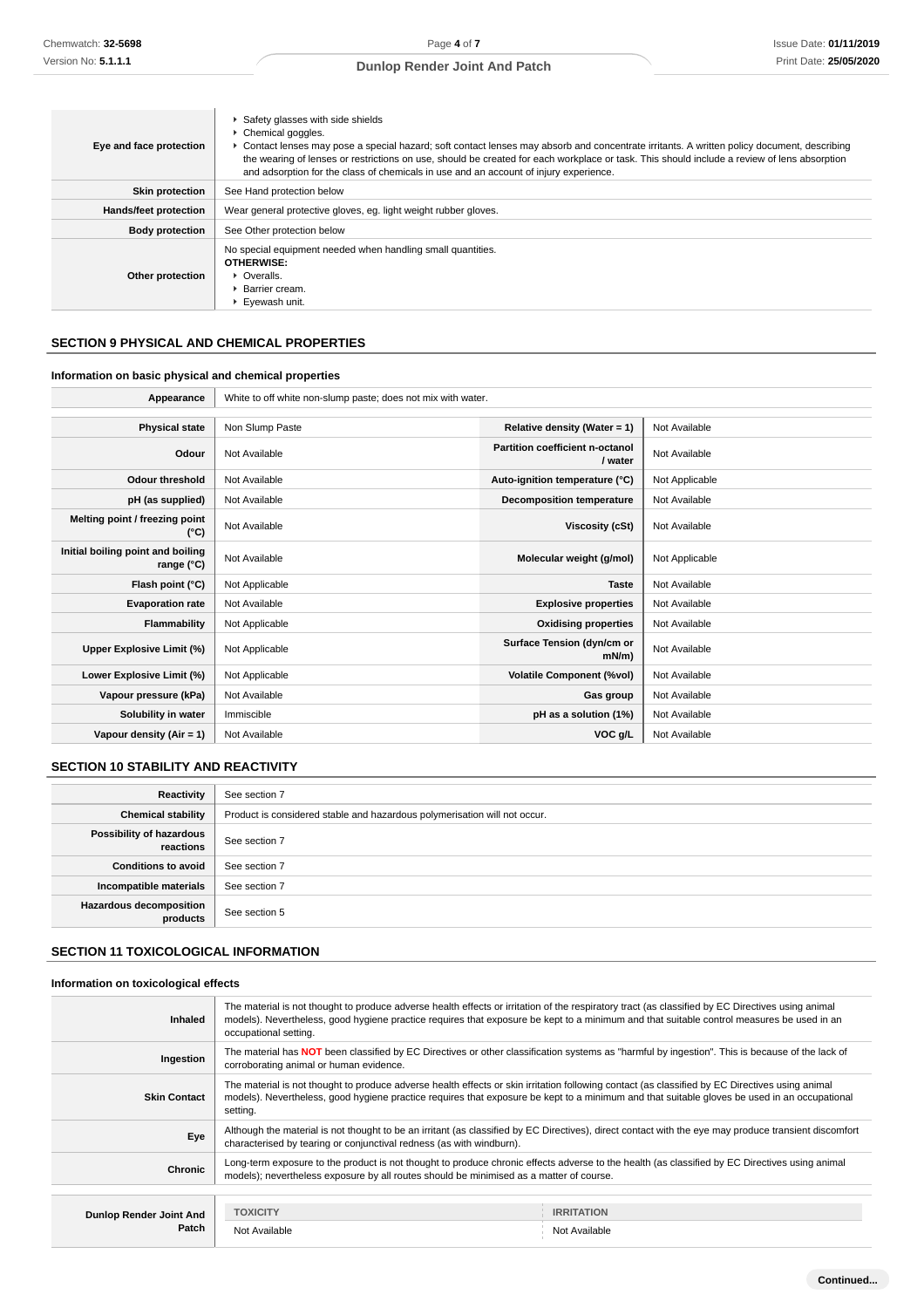| graded sand        | <b>TOXICITY</b><br>Oral (rat) LD50: =500 mg/kg $[2]$                                                                                                                                                                            | <b>IRRITATION</b><br>Not Available |
|--------------------|---------------------------------------------------------------------------------------------------------------------------------------------------------------------------------------------------------------------------------|------------------------------------|
| Legend:            | 1. Value obtained from Europe ECHA Registered Substances - Acute toxicity 2.* Value obtained from manufacturer's SDS. Unless otherwise<br>specified data extracted from RTECS - Register of Toxic Effect of chemical Substances |                                    |
|                    |                                                                                                                                                                                                                                 |                                    |
| <b>GRADED SAND</b> | No significant acute toxicological data identified in literature search.                                                                                                                                                        |                                    |
|                    |                                                                                                                                                                                                                                 |                                    |

| Acute Toxicity                              | $\boldsymbol{\mathsf{x}}$ | Carcinogenicity               | . v      |
|---------------------------------------------|---------------------------|-------------------------------|----------|
| <b>Skin Irritation/Corrosion</b>            | $\boldsymbol{\mathsf{x}}$ | Reproductivity                | - >      |
| <b>Serious Eye Damage/Irritation</b>        | $\boldsymbol{\mathsf{x}}$ | <b>STOT - Single Exposure</b> | - 4      |
| <b>Respiratory or Skin</b><br>sensitisation | $\boldsymbol{\mathsf{x}}$ | STOT - Repeated Exposure      | <b>M</b> |
| <b>Mutagenicity</b>                         | $\boldsymbol{\mathsf{x}}$ | <b>Aspiration Hazard</b>      | ◝        |
|                                             |                           |                               |          |

Legend:  $\blacktriangleright$  - Data either not available or does not fill the criteria for classification  $\blacktriangleright$  – Data available to make classification

### **SECTION 12 ECOLOGICAL INFORMATION**

#### **Toxicity**

|                                  | <b>ENDPOINT</b>                                                                                                                                                                                                                                                                                                                                                                                 | <b>TEST DURATION (HR)</b> | <b>SPECIES</b> | <b>VALUE</b>     | <b>SOURCE</b>    |
|----------------------------------|-------------------------------------------------------------------------------------------------------------------------------------------------------------------------------------------------------------------------------------------------------------------------------------------------------------------------------------------------------------------------------------------------|---------------------------|----------------|------------------|------------------|
| Dunlop Render Joint And<br>Patch | Not<br>Available                                                                                                                                                                                                                                                                                                                                                                                | Not Available             | Not Available  | Not<br>Available | Not<br>Available |
|                                  | <b>ENDPOINT</b>                                                                                                                                                                                                                                                                                                                                                                                 | <b>TEST DURATION (HR)</b> | <b>SPECIES</b> | <b>VALUE</b>     | <b>SOURCE</b>    |
| graded sand                      | Not<br>Available                                                                                                                                                                                                                                                                                                                                                                                | Not Available             | Not Available  | Not<br>Available | Not<br>Available |
| Legend:                          | Extracted from 1. IUCLID Toxicity Data 2. Europe ECHA Registered Substances - Ecotoxicological Information - Aquatic Toxicity 3. EPIWIN Suite<br>V3.12 (QSAR) - Aquatic Toxicity Data (Estimated) 4. US EPA, Ecotox database - Aquatic Toxicity Data 5. ECETOC Aquatic Hazard Assessment<br>Data 6. NITE (Japan) - Bioconcentration Data 7. METI (Japan) - Bioconcentration Data 8. Vendor Data |                           |                |                  |                  |

### **Persistence and degradability**

| Ingredient | Persistence: Water/Soil               | Persistence: Air                      |
|------------|---------------------------------------|---------------------------------------|
|            | No Data available for all ingredients | No Data available for all ingredients |

#### **Bioaccumulative potential**

| Ingredient              | <b>Bioaccumulation</b>                |  |  |
|-------------------------|---------------------------------------|--|--|
|                         | No Data available for all ingredients |  |  |
| <b>Mobility in soil</b> |                                       |  |  |
| Ingredient              | <b>Mobility</b>                       |  |  |

# **SECTION 13 DISPOSAL CONSIDERATIONS**

#### **Waste treatment methods**

| Product / Packaging disposal | ► Recycle wherever possible or consult manufacturer for recycling options.<br>▶ Consult State Land Waste Management Authority for disposal.<br>▶ Bury residue in an authorised landfill.<br>▶ Recycle containers if possible, or dispose of in an authorised landfill. |
|------------------------------|------------------------------------------------------------------------------------------------------------------------------------------------------------------------------------------------------------------------------------------------------------------------|
|------------------------------|------------------------------------------------------------------------------------------------------------------------------------------------------------------------------------------------------------------------------------------------------------------------|

Ensure that the hazardous substance is disposed in accordance with the Hazardous Substances (Disposal) Notice 2017

No Data available for all ingredients

#### **Disposal Requirements**

Packages that have been in direct contact with the hazardous substance must be only disposed if the hazardous substance was appropriately removed and cleaned out from the package. The package must be disposed according to the manufacturer's directions taking into account the material it is made of. Packages which hazardous content have been appropriately treated and removed may be recycled.

The hazardous substance must only be disposed if it has been treated by a method that changed the characteristics or composition of the substance and it is no longer hazardous.

### **SECTION 14 TRANSPORT INFORMATION**

#### **Labels Required**

| <b>NO</b><br>$\sim$ |
|---------------------|
|                     |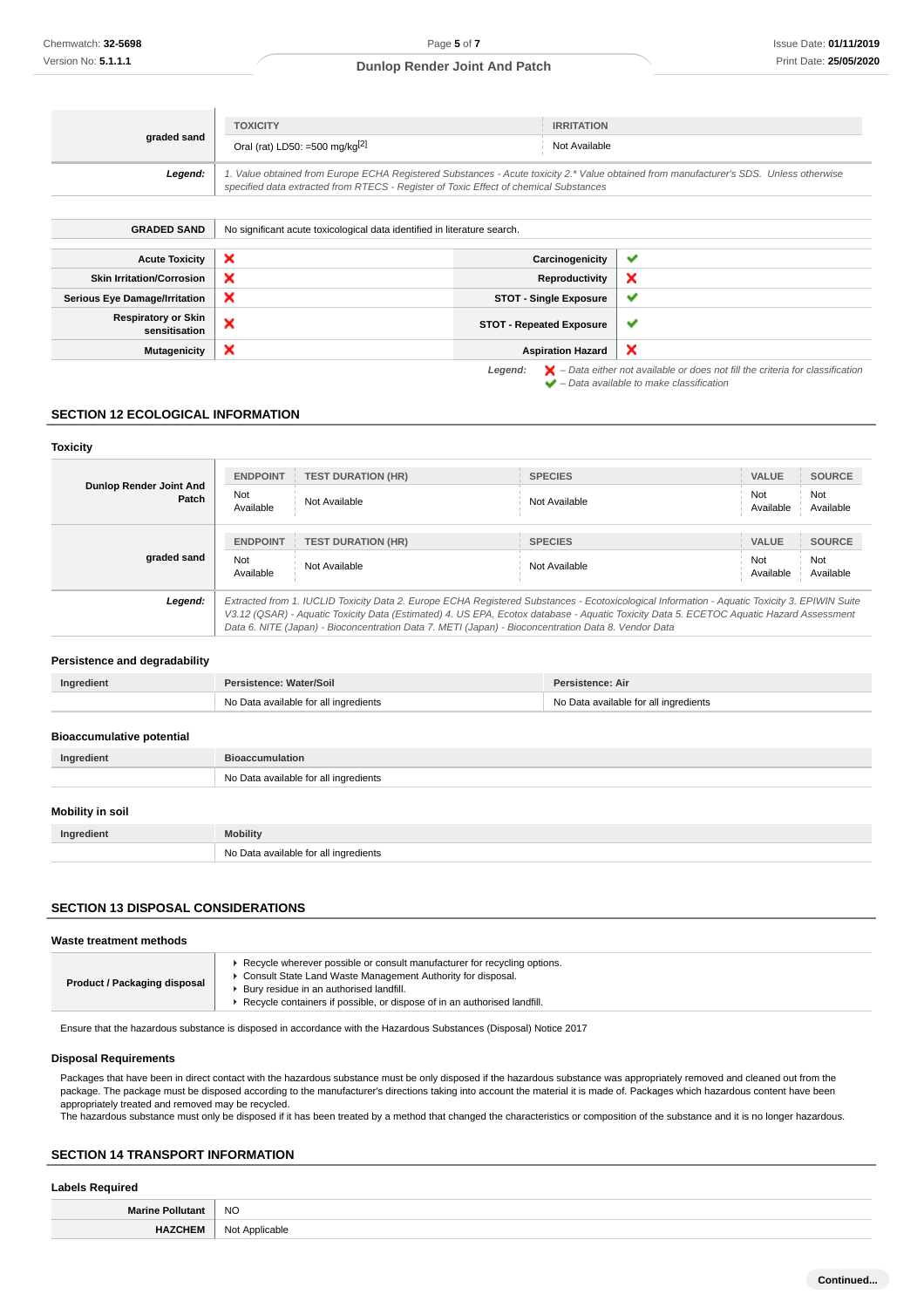# **Land transport (UN): NOT REGULATED FOR TRANSPORT OF DANGEROUS GOODS**

**Air transport (ICAO-IATA / DGR): NOT REGULATED FOR TRANSPORT OF DANGEROUS GOODS**

# **Sea transport (IMDG-Code / GGVSee): NOT REGULATED FOR TRANSPORT OF DANGEROUS GOODS**

**Transport in bulk according to Annex II of MARPOL and the IBC code**

Not Applicable

#### **SECTION 15 REGULATORY INFORMATION**

# **Safety, health and environmental regulations / legislation specific for the substance or mixture**

This substance can be managed under the controls specified in the Transfer Notice or alternatively it may be managed using the conditions specified in an applicable Group Standard.

| <b>HSR</b><br>. Number | <b>Group Standard</b> |
|------------------------|-----------------------|
| <b>PROOF</b>           | Available<br>ימות     |
|                        |                       |

### **GRADED SAND IS FOUND ON THE FOLLOWING REGULATORY LISTS**

| Chemical Footprint Project - Chemicals of High Concern List                        | New Zealand Hazardous Substances and New Organisms (HSNO) Act - Classification |  |
|------------------------------------------------------------------------------------|--------------------------------------------------------------------------------|--|
| International Agency for Research on Cancer (IARC) - Agents Classified by the IARC | of Chemicals                                                                   |  |
| Monographs                                                                         | New Zealand Hazardous Substances and New Organisms (HSNO) Act - Classification |  |
| International Agency for Research on Cancer (IARC) - Agents Classified by the IARC | of Chemicals - Classification Data                                             |  |
| Monographs - Group 1 : Carcinogenic to humans                                      | New Zealand Inventory of Chemicals (NZIoC)                                     |  |
| New Zealand Approved Hazardous Substances with controls                            | New Zealand Workplace Exposure Standards (WES)                                 |  |

#### **Hazardous Substance Location**

Subject to the Health and Safety at Work (Hazardous Substances) Regulations 2017.

|                                                    | <b>Hazard Class</b> | Quantity beyond which controls apply for closed<br>containers | Quantity beyond which controls apply when use occurring in open<br>containers |
|----------------------------------------------------|---------------------|---------------------------------------------------------------|-------------------------------------------------------------------------------|
| Not Applicable<br>Not Applicable<br>Not Applicable |                     |                                                               |                                                                               |

#### **Certified Handler**

Subject to Part 4 of the Health and Safety at Work (Hazardous Substances) Regulations 2017.

| <b>Class of substance</b> | Quantities                                         |
|---------------------------|----------------------------------------------------|
| 6.7A                      | 10 kg or more, if solid<br>10 L or more, if liquid |

Refer Group Standards for further information

#### **Tracking Requirements**

Not Applicable

#### **National Inventory Status**

| <b>National Inventory</b>     | <b>Status</b>                                                                                                                                                                                            |
|-------------------------------|----------------------------------------------------------------------------------------------------------------------------------------------------------------------------------------------------------|
| Australia - AICS              | Yes                                                                                                                                                                                                      |
| Canada - DSL                  | Yes                                                                                                                                                                                                      |
| Canada - NDSL                 | No (graded sand)                                                                                                                                                                                         |
| China - IECSC                 | Yes                                                                                                                                                                                                      |
| Europe - EINEC / ELINCS / NLP | Yes                                                                                                                                                                                                      |
| Japan - ENCS                  | Yes                                                                                                                                                                                                      |
| Korea - KECI                  | Yes                                                                                                                                                                                                      |
| New Zealand - NZIoC           | Yes                                                                                                                                                                                                      |
| Philippines - PICCS           | Yes                                                                                                                                                                                                      |
| USA - TSCA                    | Yes                                                                                                                                                                                                      |
| Taiwan - TCSI                 | Yes                                                                                                                                                                                                      |
| Mexico - INSQ                 | Yes                                                                                                                                                                                                      |
| Vietnam - NCI                 | Yes                                                                                                                                                                                                      |
| Russia - ARIPS                | Yes                                                                                                                                                                                                      |
| Legend:                       | Yes = All CAS declared ingredients are on the inventory<br>No = One or more of the CAS listed ingredients are not on the inventory and are not exempt from listing(see specific ingredients in brackets) |

### **SECTION 16 OTHER INFORMATION**

| רנ.<br>___ |
|------------|
| או         |

# **SDS Version Summary**